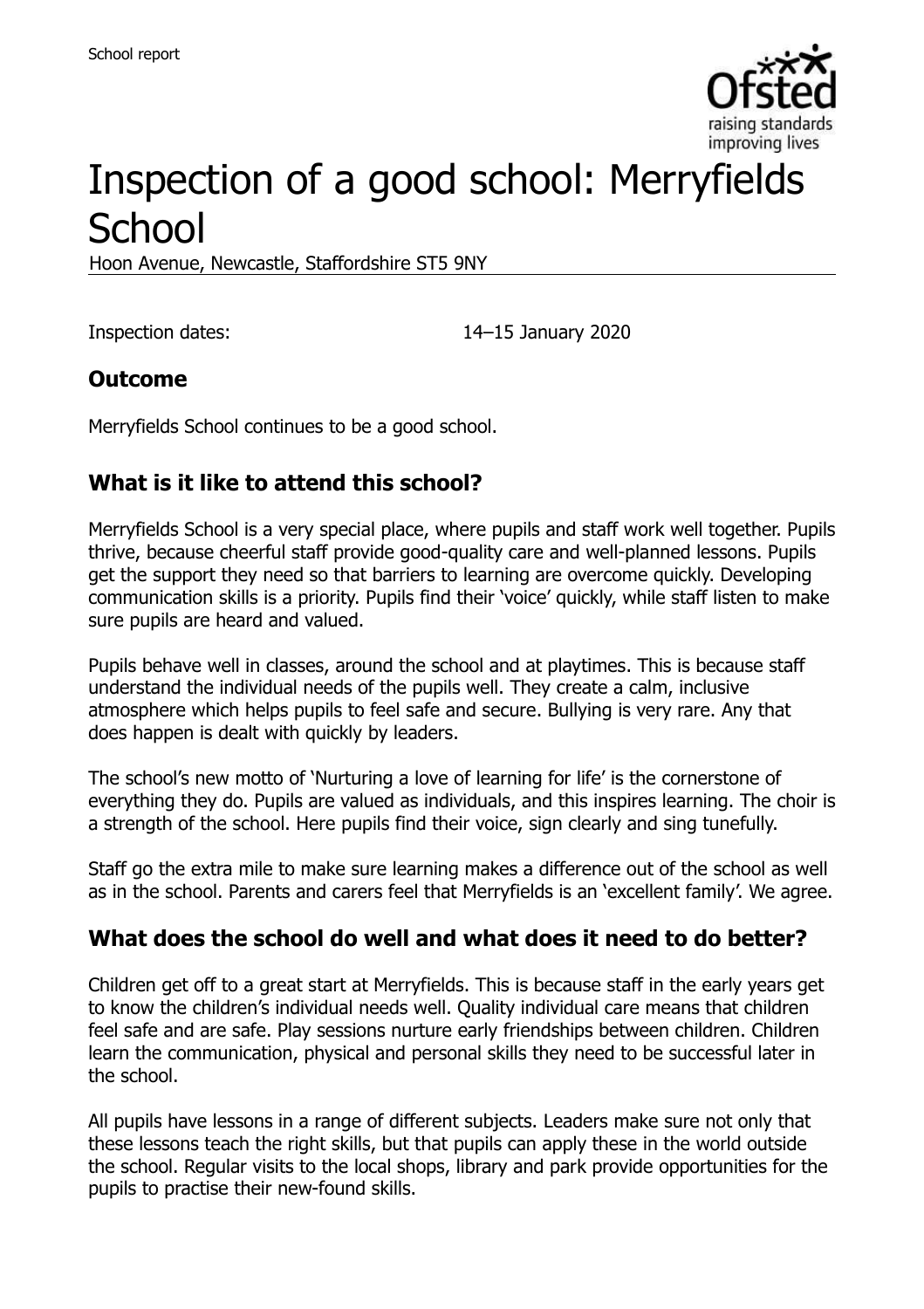

Making sure pupils are able to communicate is a priority for all staff. Skilled staff work with speech and language therapists to make sure pupils have the right communication systems to give them their 'voice'. This might include picture exchange systems, signing or using technology. Leaders have now identified that more needs to be done to ensure that more-able pupils develop a greater understanding and use of language.

When pupils are ready to do so, they learn to read. Before this, teachers work hard to make sure pupils have right skills to be ready to enjoy books. This includes developing attention and listening for sounds. Teachers inspire pupils by reading to them each day. This enthuses pupils to read themselves. Regular planned visits to the community library provide opportunities for the pupils to choose books. While most staff are experts in teaching the pupils how to read, others are not yet as skilful.

In mathematics, pupils achieve well, because teachers carefully match learning to what the pupils already know. Carefully planned opportunities to revisit previous learning help pupils to remember more. In addition, lessons provide lots of real-life opportunities to apply knowledge and skills, so pupils can use their mathematics skills outside of the classroom. However, some more-able pupils find the work too easy. Leaders are now looking at ways that these pupils could be challenged more.

Personal, social, health and economic (PSHE) education is a strength. Carefully planned lessons make sure pupils learn how to be safe, healthy and active. Lunchtimes are used to teach pupils about healthy choices and socialising with others. They are taught about different types of bullying and what to do if it happens. Lessons on online safety and road safety are common.

Staff work hard to make sure pupils are ready for the world around them. Events such as enterprise week, 'odd sock' day and charity fundraising prompt pupils to try new things and broaden their outlook on life. An impressive range of clubs provide pupils with opportunities to dance, cook and become champion table cricketers.

Pupils behave well and are keen to learn. The school is calm and orderly throughout the day. This is because leaders make sure the reasons for behaviour are understood and the right plan is put in place. Therapies such as nurture groups and drawing and talking therapy support pupils to manage their own behaviour.

Strong leaders inspire the staff. Staff feel supported by leaders who are mindful of their well-being, while also being ambitious for all pupils. They are proud to be members of staff.

# **Safeguarding**

The arrangements for safeguarding are effective.

All staff know that keeping pupils safe is their top priority. Leaders have trained staff well. As a result, staff know the signs that pupils might not be safe. Staff pass on to leaders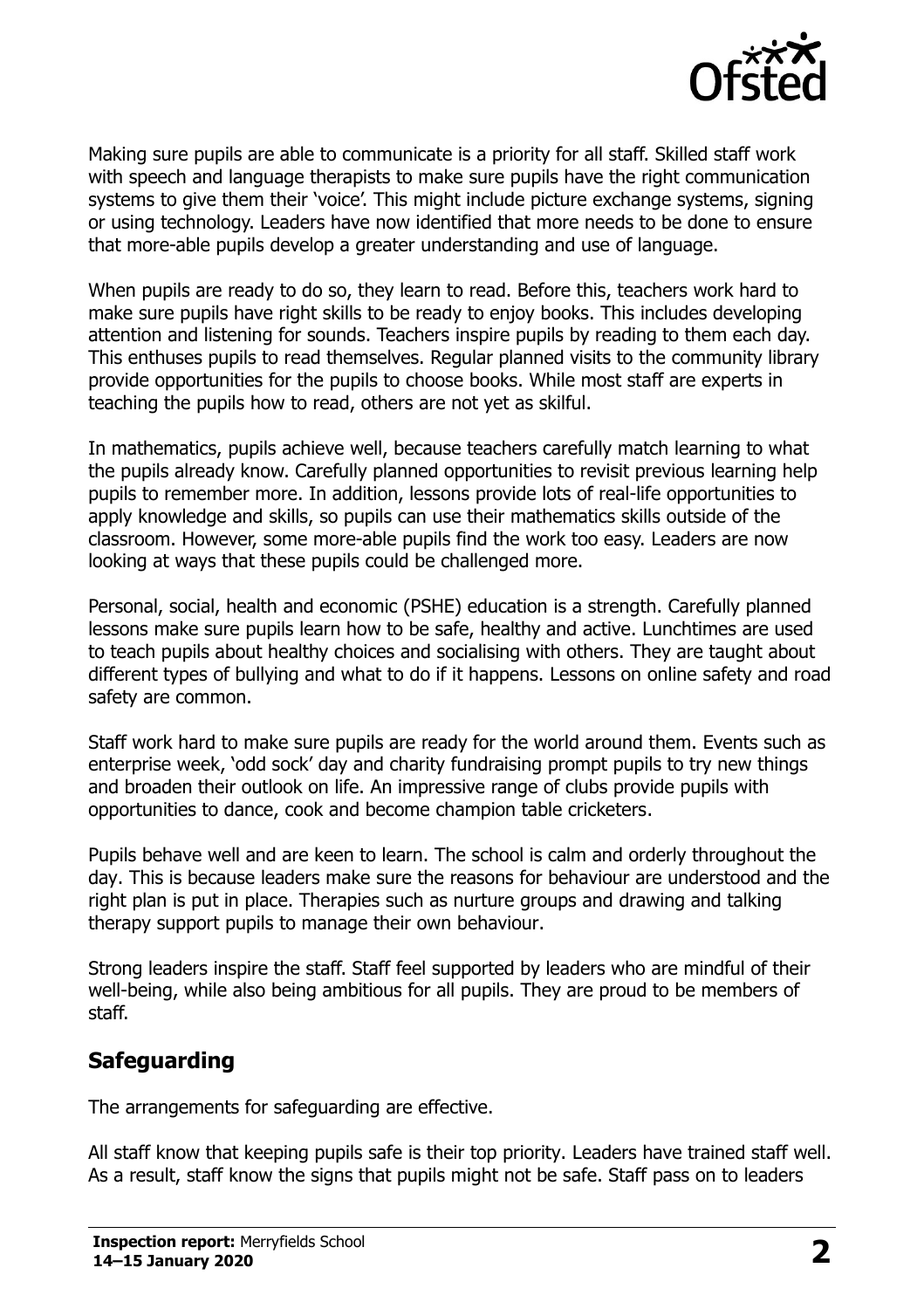

any concerns they have. Leaders deal with these appropriately, bringing in external help when required. Pupils and families therefore get the high-quality support they need.

All safeguarding policies and procedures are clear and well understood by staff. Staff keep secure and detailed records relating to child protection. Leaders and governors make sure that all required pre-employment checks are in place.

#### **What does the school need to do to improve?**

### **(Information for the school and appropriate authority)**

- Overall, the teaching of phonics and reading is effective. The teaching of phonics and reading has been rightly prioritised by leaders. As a result, some skilled staff make sure that pupils learn to read and develop their comprehension and fluency. However, not all staff are as proficient as others in using the right strategies to develop reading. To improve reading further, leaders should ensure that all staff are equally expert in making use of the good-quality training they have received.
- While all pupils are making progress, some of the more able could be challenged to achieve greater progress. Leaders have made sure that the individual needs of pupils are well met, and that learning is accurately based on what the pupils already know. However, a small group of the most able pupils do not move on quickly enough to achieve even greater progress. Leaders need to ensure that the work given to the more able pupils is suitably ambitious.

#### **Background**

When we have judged a special school to be good, we will then normally go into the school about once every four years to confirm that the school remains good. This is called a section 8 inspection of a good school or non-exempt outstanding school. We do not give graded judgements on a section 8 inspection. However, if we find some evidence that the school could now be better than good or that standards may be declining, then the next inspection will be a section 5 inspection. Usually this is within one to two years of the date of the section 8 inspection. If we have serious concerns about safeguarding, behaviour or the quality of education, we will convert the section 8 inspection to a section 5 inspection immediately.

This is the first section 8 inspection since we judged the school to be good on 27 March 2017.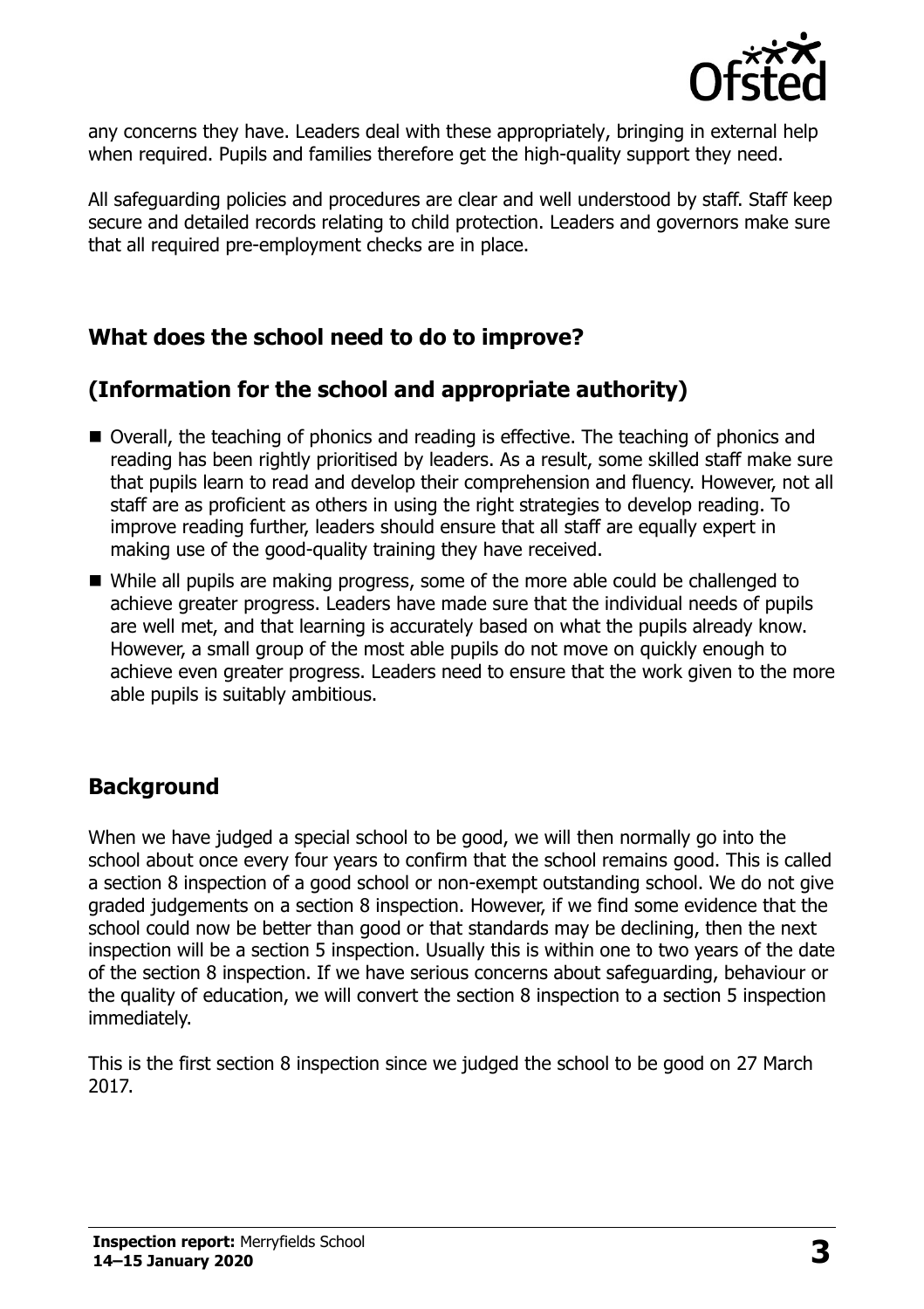

#### **How can I feed back my views?**

You can use [Ofsted Parent View](https://parentview.ofsted.gov.uk/) to give Ofsted your opinion on your child's school, or to find out what other parents and carers think. We use Ofsted Parent View information when deciding which schools to inspect, when to inspect them and as part of their inspection.

The Department for Education has further [guidance](http://www.gov.uk/complain-about-school) on how to complain about a school.

If you are the school and you are not happy with the inspection or the report, you can [complain to Ofsted.](https://www.gov.uk/complain-ofsted-report)

#### **Further information**

You can search for [published performance information](http://www.compare-school-performance.service.gov.uk/) about the school.

In the report, '[disadvantaged pupils](http://www.gov.uk/guidance/pupil-premium-information-for-schools-and-alternative-provision-settings)' refers to those pupils who attract government pupil premium funding: pupils claiming free school meals at any point in the last six years and pupils in care or who left care through adoption or another formal route.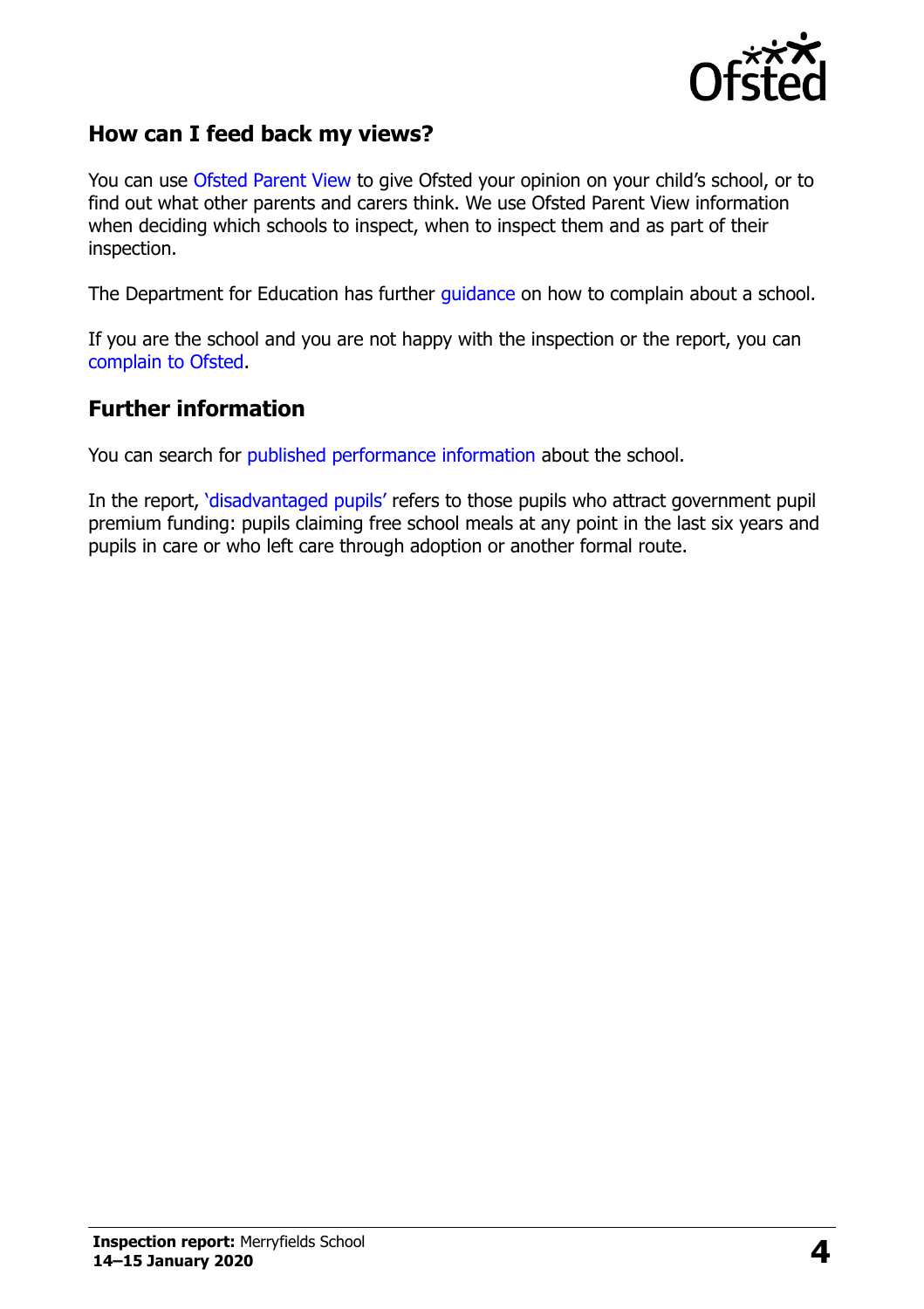

# **School details**

| Unique reference number             | 143897                        |
|-------------------------------------|-------------------------------|
| <b>Local authority</b>              | <b>Staffordshire</b>          |
| <b>Inspection number</b>            | 10111819                      |
| <b>Type of school</b>               | <b>Special</b>                |
| <b>School category</b>              | Academy special converter     |
| Age range of pupils                 | 2 to 11                       |
| <b>Gender of pupils</b>             | Mixed                         |
| Number of pupils on the school roll | 106                           |
| <b>Appropriate authority</b>        | Board of trustees             |
| Chair of the local academy board    | David Humphries               |
| <b>Headteacher</b>                  | Neil Brannigan                |
| Website                             | www.merryfields.staffs.sch.uk |
| Date of previous inspection         | Not previously inspected      |

# **Information about this school**

- A new headteacher took up post in September 2018.
- A new governing body has been formed from September 2018, and a new chair of governors was elected at this time.

# **Information about this inspection**

- During the inspection, we focused on the following subjects: reading, communication and language, mathematics and PSHE. In these subjects, we visited lessons, looked at pupils' work, examined teachers' plans and talked with pupils and staff about the way these subjects were taught. We also looked at other subjects in less detail to check how they were planned and taught.
- We examined external performance data about the school and looked at school documents. These included information about behaviour, attendance, the school curriculum and improvement planning. We also checked the school website.
- We asked pupils, staff, leaders and trustees about safeguarding arrangements. We examined the record of employment checks on school staff and looked at other school records. We also found out about safety procedures and routines.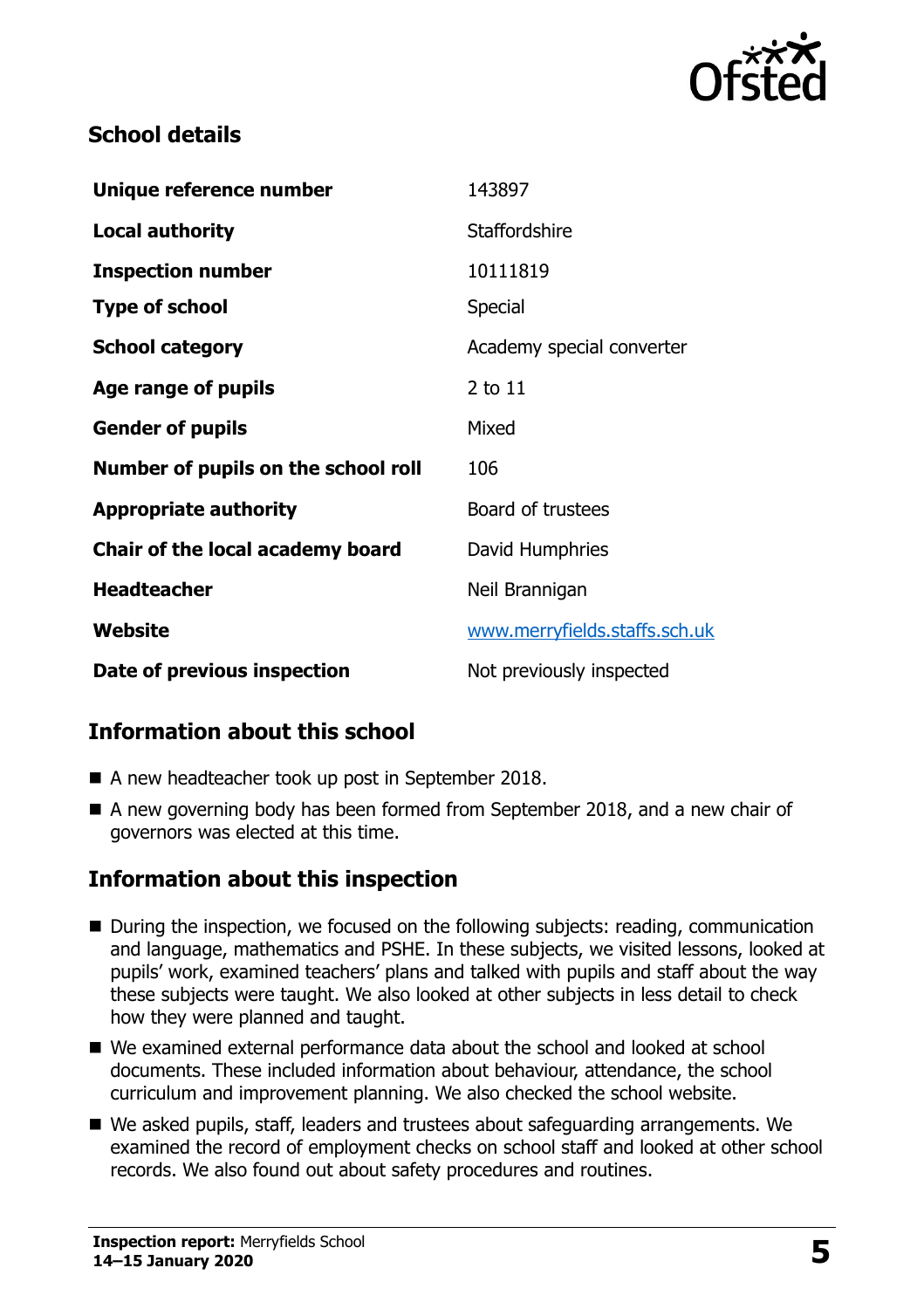

- We observed informal times of the day, to evaluate safeguarding and pupils' behaviour.
- During the inspection, we had formal meetings with the headteacher, senior leaders, subject teachers, governors, teachers and pupils. We also talked informally with parents, pupils and staff to gather general information about school life. One inspector spoke to a representative from the Multi Academy Trust.

#### **Inspection team**

Chris Pollitt, lead inspector **Her Majesty's Inspector** 

Martin Pye **Her Majesty's Inspector**